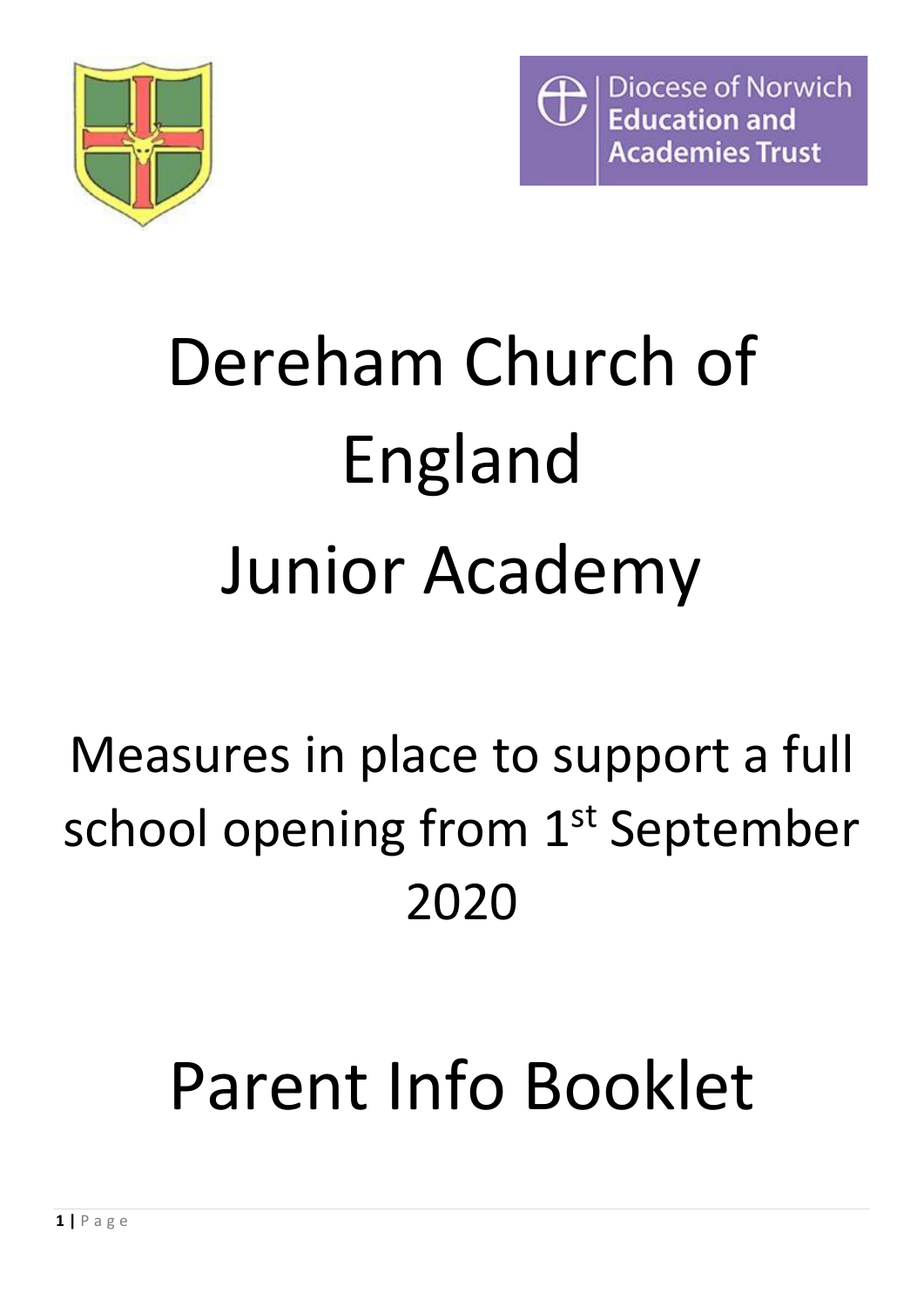### Contents:

| Introduction                                               | 3  |
|------------------------------------------------------------|----|
| Group sizes and staffing                                   | 4  |
| Uniform                                                    | 4  |
| Things allowed to be brought into school                   | 4  |
| A 'soft' start to the day                                  | 5  |
| Drop-off and entering school                               | 5  |
| Attendance                                                 | 6  |
| Classroom environment, organisation and resources          | 6  |
| The curriculum                                             | 6  |
| Playtimes, lunchtimes, play equipment and outdoor space    | 7  |
| <b>Toilets</b>                                             | 8  |
| Handwashing                                                | 8  |
| Cleaning throughout the day                                | 9  |
| Behaviour                                                  | 9  |
| Signs and symptoms of COVID-19                             | 10 |
| How we can help to stop the spread of COVID-19             | 10 |
| What should you do if someone is showing signs of COVID-19 | 11 |
| First Aid                                                  | 11 |
| A 'staggered' end to the day                               | 11 |
| Meetings and contact                                       | 11 |
| Extra-curricular provision including clubs                 | 12 |
| <b>THANK YOU!</b>                                          | 12 |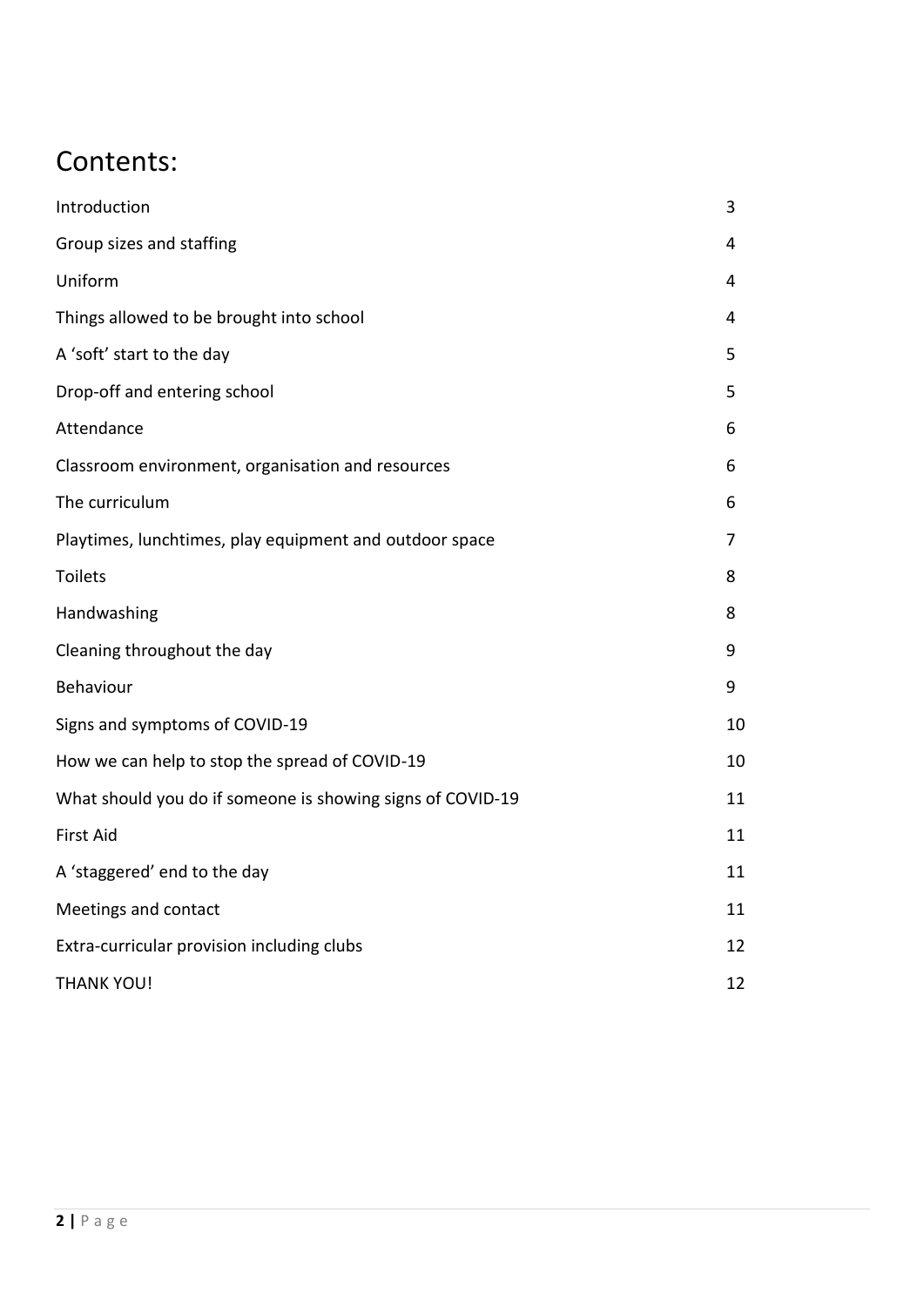#### **Introduction**

We recognise that a child returning to school in September could be an anxious time for some – parents and pupils alike. In order to help with any feelings people may have, we have written this booklet to inform you of all of the things we have put in place to make sure that school is as safe as possible. Your child's safety is the most important thing to us and we have had this at the forefront of our collective minds when preparing for a return of all pupils in our school. Please help us to maintain this level of safety by supporting us with the measures we have put in place.

Please take the time to read this booklet, as we hope it will reassure anyone who may have any questions or concerns. If this does not answer any queries you may have, feel free to contact the school to talk to a member of staff.

In preparing for full opening in September and in writing this booklet, we have followed several publications of guidance for schools including those from Government, DNEAT, the Local Authority, Public Health England and the NHS.

#### Will we still have social distancing...?

One question a lot of people keep asking is, 'Will we still have social distancing?' The short answer to this is yes. We will be avoiding **close contact<sup>1</sup>** whenever we can, but we also know that there will be several occasions where this is not possible to achieve. However, as long as we have the following in place, we will still reduce the risk of any transmission of infection:

- 1. Minimising the number of contacts that pupils and staff have during the school day and maximising distance between those in school wherever possible
- 2. Minimising the potential for cross-contamination
- 3. Ensuring that people who are ill or have been asked to isolate stay at home
- 4. Implementing robust universal hygiene measures
- 5. Implementing enhanced cleaning arrangements.

 $\overline{a}$ 

 $1$  'Close contact' is defined as being: Face to face with someone for any amount of time within 1m or face to face with someone for 15 minutes or more within 2m.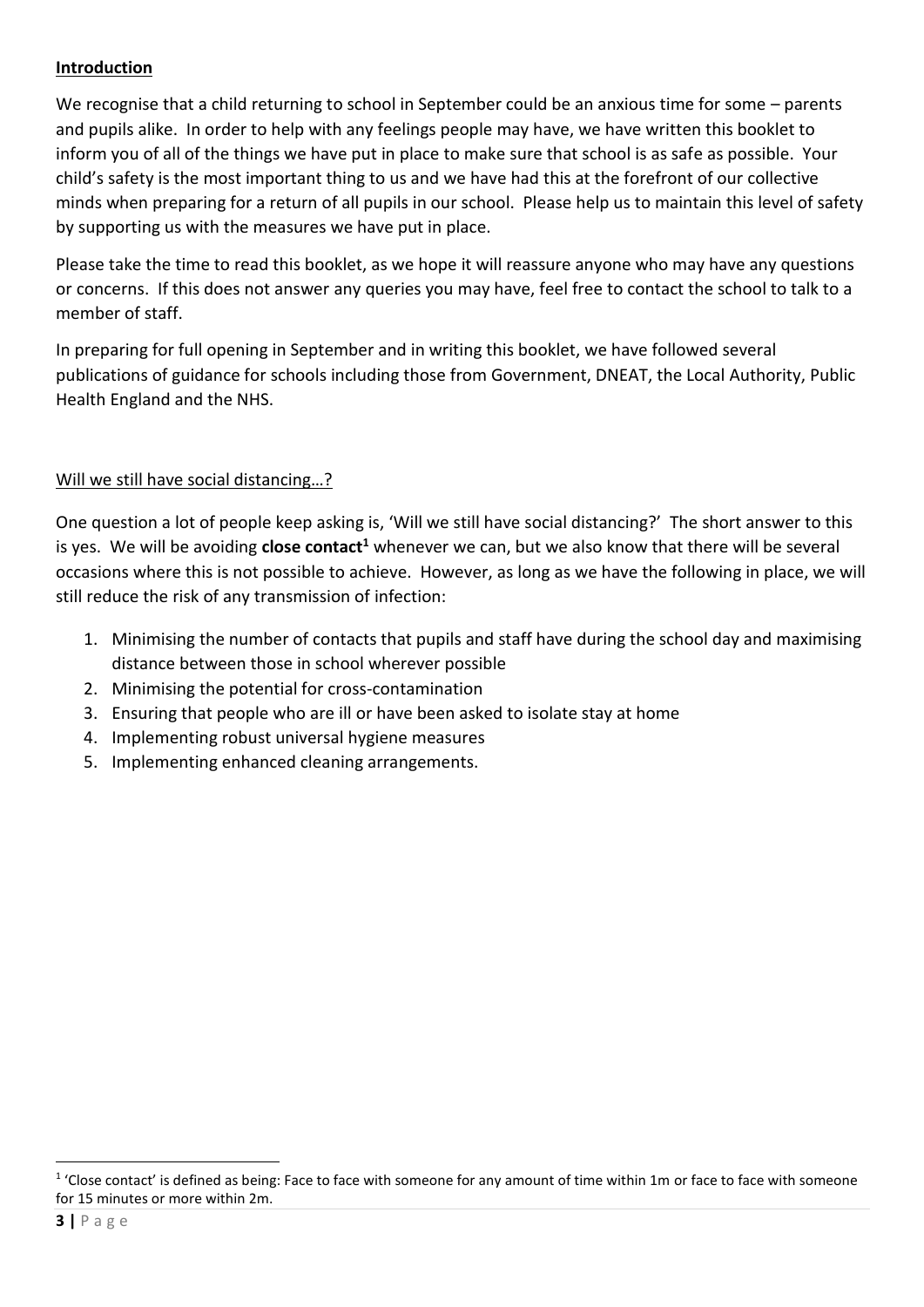#### **So, what are we doing and putting in place?**

*Throughout this handbook, the term 'Bubble' or 'Extended Bubble' may be used. In these instances, they mean: Bubble = Class Group; Extended Bubble – Year Group*

#### **Group sizes and staffing**

When all the children return, for the majority of time, the class will be in their own bubble. This includes their teacher and TA. Where possible, children will not mix with children from other bubbles and staff will limit their interaction with staff and pupils from other bubbles. One exception to this is:

 Staff from other bubbles are allowed to cover in other classes as long as they stick to the key safety principles (all of this has been explained to staff).

#### **Uniform**

Children will need to wear school uniform when they return in September 2020.

On days when your child is timetabled to have PE, they should come to school in their PE kit and stay in it for the whole day. You will need to make sure your child wears a tracksuit or joggers (or leggings) and a sweatshirt over their PE kit on these days, as classrooms will still need to be ventilated and are likely to be cold.

A link to our updated uniform expectations is here: <http://www.derehamjunior.dneat.org/uniform-expectations/>

#### **Things allowed to be brought into school**

It is very important that the number of things that come into school from home are kept to a minimum.

We will provide the children with all the stationery they need (see 'Classroom environment and resources'), so there is no need for children to bring in pencil cases and equipment. At the moment, children are not allowed to bring in any other personal items such as toys.

Below is a list of the things that your child is allowed to bring into school. These items will be kept in classrooms:

- **A small bag** large enough to carry the things in this list
- **A coat** Will only be hung in the cloakroom if very wet
- **A filled water bottle** This will need to be filled at home and large enough for the whole day
- **A snack** Only fruit or vegetables as per our policy
- **A mobile phone** only if they are absolutely necessary for safety reasons. Please note:
	- o They must be turned off and kept in bags at all times
	- $\circ$  They are not allowed to be used in school at all for safeguarding reasons
	- o That we take no responsibility for damaged or lost/stolen mobiles
- **A spare pair of footwear** We will continue to play on the field at break times which is likely to get muddy and be wetter over the winter months. Therefore, a suitable pair of footwear for outside and another for inside is required (brought in a plastic bag).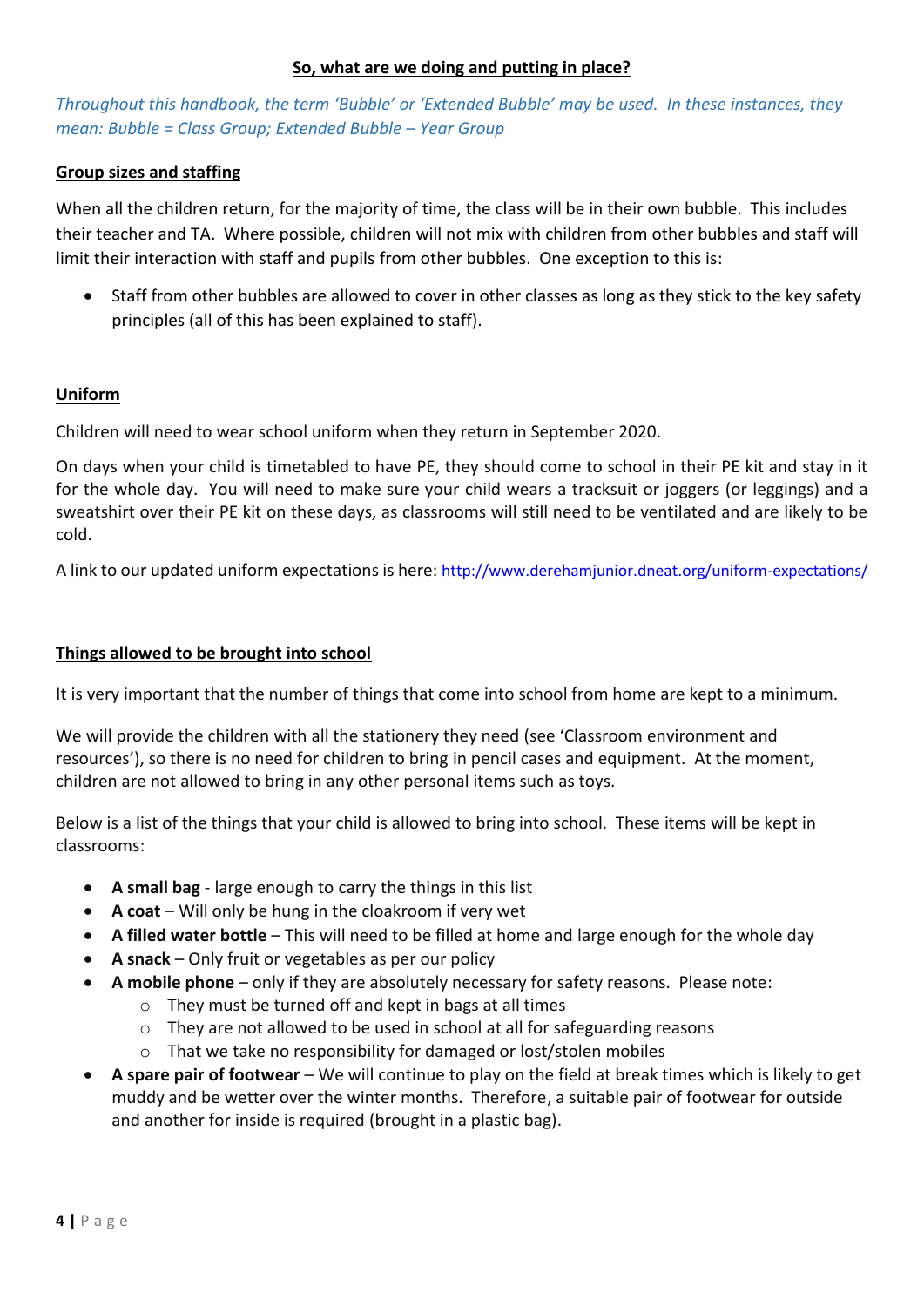#### **A 'soft' start to the day**

To reduce the chance of large groups of people congregating in school grounds, we will run a 'soft' start and a staggered end to the day. The timings for this are below:

|                     | Yr3                                                  | Yr4  | Yr5  | Yr6  |  |
|---------------------|------------------------------------------------------|------|------|------|--|
| <b>Arrival Time</b> | Children can arrive any time between 8.40 and 8.55am |      |      |      |  |
| Where?              | Main Gate or Field Gate                              |      |      |      |  |
| <b>Leaving Time</b> | 3:10                                                 | 3:14 | 3:15 | 3:16 |  |
| Where?              | Main Gate or Field Gate                              |      |      |      |  |

There will be plenty of staff supervising the children as they start to arrive and as they leave.

Children have to be in school by 8.55 am and they are **not allowed onsite before 8.30**. Parents will be contacted if either of these things happen.

#### **Drop-off and entering school**

We appreciate you support in helping us carefully manage how your child arrives and enters school:

- Adults must wear a mask when waiting for their children at the end of the day and are advised to wear one when dropping off in the morning
- Only one family member can bring their child to school
- Walk or cycle to school where possible
- Parents of pupils arriving by car, must remain in the car
- Keep the time you spend on school grounds to an absolute minimum
- Use the entrances indicated in the table above
- Encourage your child to observe social distancing
- As you drop your child off, remind them that they are to go straight to their classroom
- DO NOT BRING YOUR CHILD TO SCHOOL IF THEY ARE SHOWING ANY SYMPTOMS OF COVID-19.

Please avoid speaking to staff on the gates unless this is absolutely necessary. This is not us being rude, we promise, it is just another procedure that we are putting in place to keep as safe as possible.

Therefore, if you need to speak to a member of staff, please continue to contact us in the way that you have during lockdown when the school has only been partially open. The best methods of contact are as follows (in this order):

- 1. Use the MyEd messaging system -we will get back to you as soon as possible
- 2. Phone the school office
- 3. Email the school office
- 4. Only come to the school office if absolutely necessary. We only allow one person in the reception area at any one time so it is likely one of the methods above will be much quicker!

Only absolutely essential face-to-face meetings will take place. Should a face-to-face meeting be required, the school will make specific arrangements with you and we will only meet with one parent if this is the case. **We will not meet with anyone on an ad hoc basis.**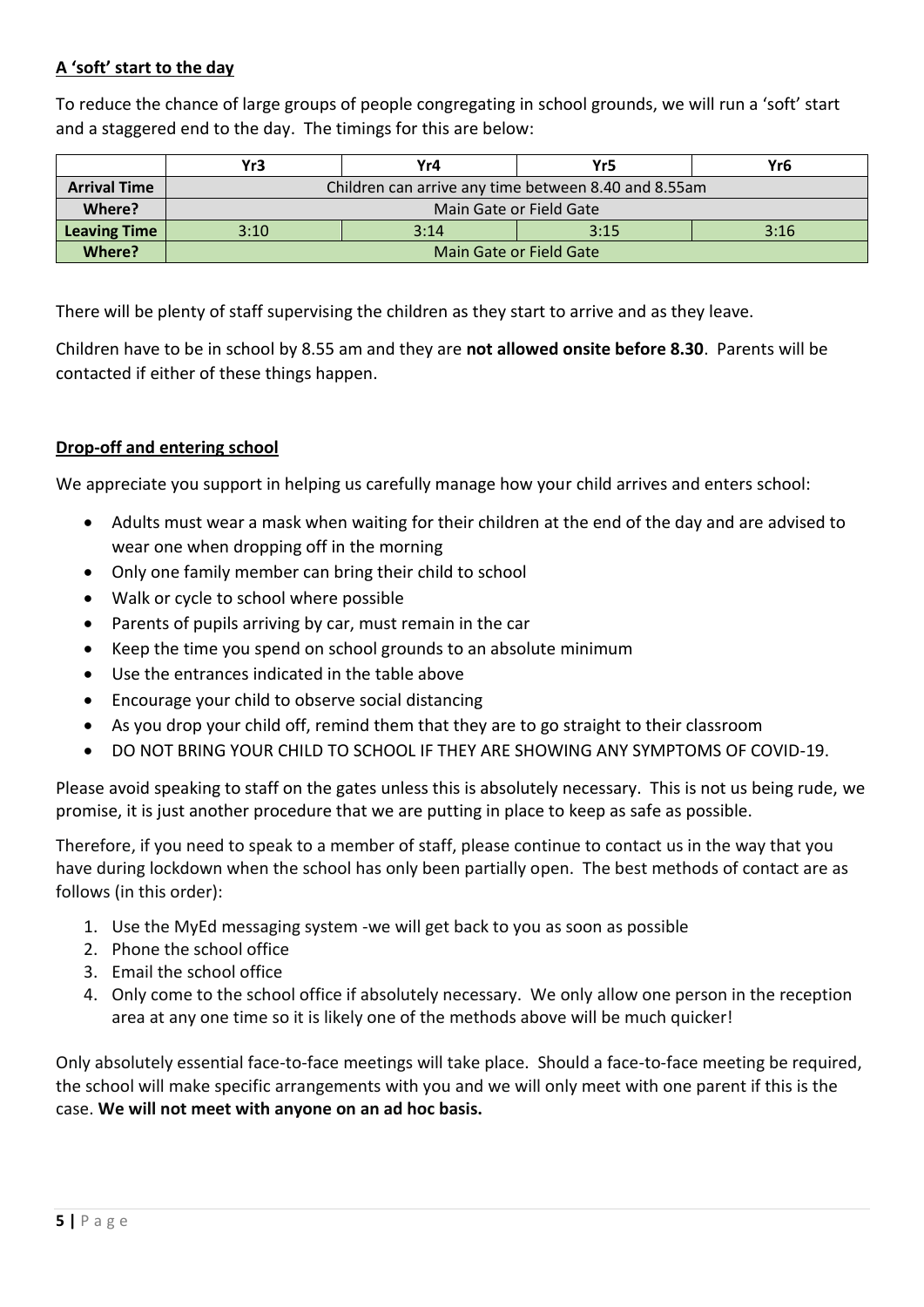#### **Attendance**

- From September, attendance is compulsory. Procedures such as attendance panels and fines will be reinstated
- Please contact the school if your child is absent each and every day they are off.

#### **Classroom environment, organisation and resources**

Our classrooms are going to look very different to pre lockdown. Guidance regarding how we organise classrooms is based upon principles that will help reduce the risk of transmission of infection. We will:

- Arrange tables in rows that all face the front
- Remove unnecessary furniture and objects particularly soft furnishings such as cushions and mats
- Provide children with their own sets of stationery
- Avoid using shared resources as much as possible
- Regularly clean bubble resources such as books, games, Chromebooks and iPads
- Regularly clean frequent touch points in the classroom (see 'Cleaning throughout the day')
- Set up resource 'picking-up' and 'dropping-off' points in the classroom
- Promote social distancing as much as possible
- Leave clear access to sinks, entrances and exits
- Keep windows and/or doors open to ventilate the room
- Position teachers' desks and chairs so that distance is maintained between them and pupils
- Not call pupils to the front of the class so they are in close contact with the teacher
- Where possible, not go to the children's desks to check work
- When close contact is needed or unavoidable, conduct this side-to-side rather than face-to-face.

#### **The curriculum**

The government is clear that the children should receive a broad and balanced curriculum. We will, however, prioritise children's mental health needs and any concerns they may have about returning.

For the most part, our curriculum will not be too dissimilar to pre lockdown. There will be a few differences, but it will be how we deliver it that will change most.

Some of the biggest changes in the curriculum will be in the following areas:

PE

- Should take place outside or in the hall as long as it is ventilated
- Activities will be low impact rather than high impact, especially if indoors
- Contact sports will not take place
- Distance between participants will be maximised
- Equipment used by bubbles will be cleaned after use so bubbles will receive clean equipment
- Children must only use their own kit, they cannot share this with anyone else
- Where possible, pupils in bubbles will be kept in consistent groups
- Guidance for swimming is still being reviewed we will inform you when this is able to take place
- Shouting and calling out is not allowed (unless it is needed to signal imminent danger).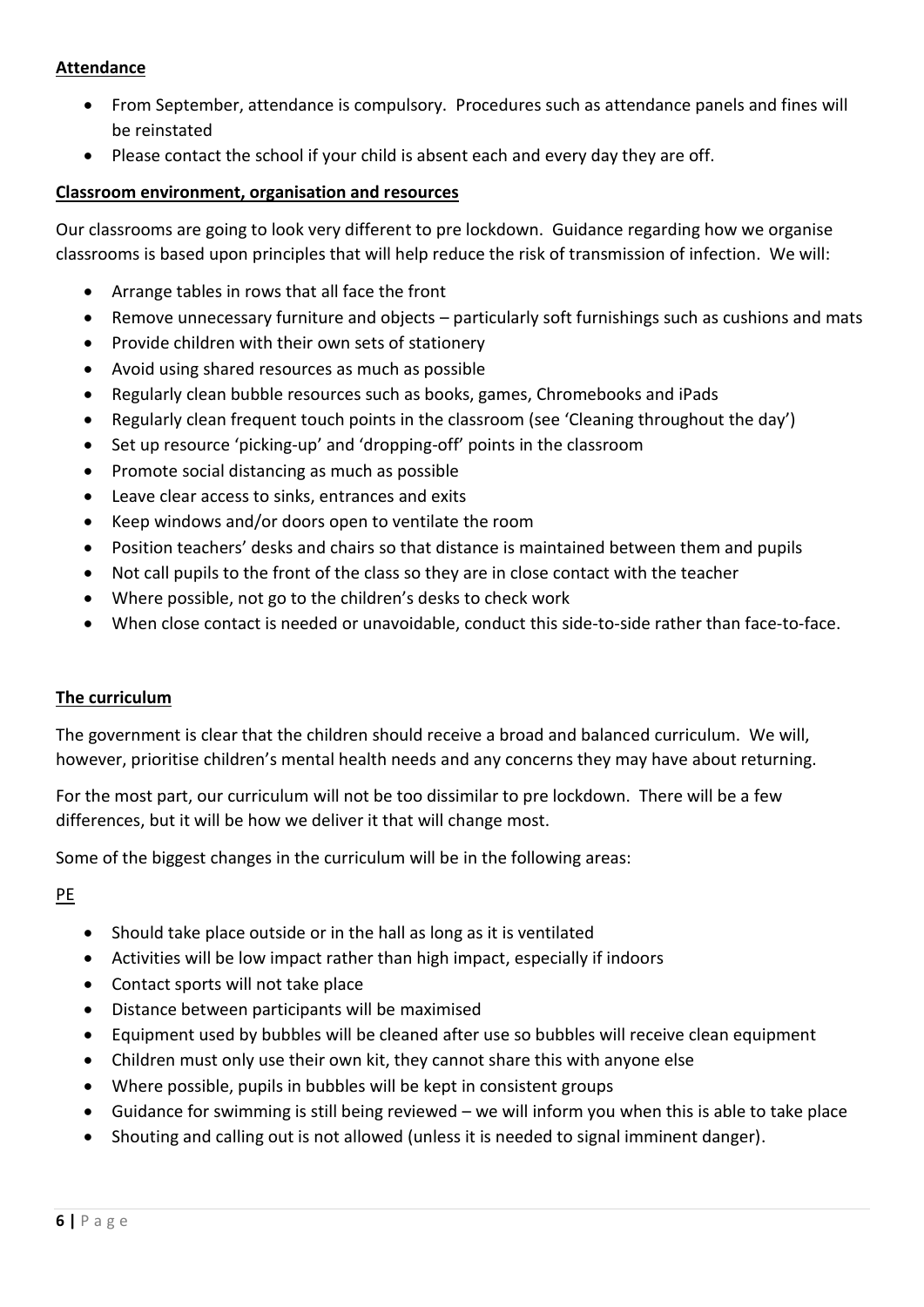#### Music

- Singing will not take place. Unless it can take place outside; be socially distanced at 2m (preferably 3m); in groups of no more than 15 and with all members facing the same direction!
- Wind or brass instruments are not played unless the same arrangements for singing can be applied
- We will not be having any music tuition before Christmas at which point this will be reviewed.

#### Drama and performances

- Performances with audiences will not take place
- Activities that involve raised voices or shouting will not take place.

#### Science and DT

- Practicals and experiments are organised so that 'close contact' is avoided
- Demonstrations of the above avoid the need for students to congregate at the front.

#### Trips and visits

- No overnight educational visits are allowed at present
- Other educational visits or visitors are allowed. However, there are numerous things to consider that may prevent these from happening, including:
	- o The venue or provider has to be 'COVID SECURE'
	- $\circ$  The cost of a trip would likely significantly increase due to travel and staffing arrangements.

#### **Play times, lunch times, play equipment and outdoor space**

To reduce the likelihood of children inadvertently mixing with other bubbles or extended bubbles, time outside will be carefully managed. The timings for playtimes and lunchtimes are in the table below:

| $Yr3 - Play$ am                                       | $Yr4 - Play am$ | $Yr5 - Play am$                                       | $Yr6 - Play am$ |
|-------------------------------------------------------|-----------------|-------------------------------------------------------|-----------------|
| $10.30 - 10.45$                                       | $10.50 - 11.05$ | $10.30 - 10.45$                                       | $10.50 - 11.05$ |
| Yr3 - Lunch                                           | Yr4 - Lunch     | Yr5 - Lunch                                           | Yr6 - Lunch     |
| $11.45 - 12.30$                                       | $12.35 - 1.20$  | $11.45 - 12.30$                                       | $12.35 - 1.20$  |
| $Yr3 - Play pm$                                       | $Yr4 - Play pm$ | $Yr5 - Play pm$                                       | Yr6 - Play pm   |
| Could be fluid but year groups must not be out at the |                 | Could be fluid but year groups must not be out at the |                 |
| same time or impact on outdoor PE                     |                 | same time or impact on outdoor PE                     |                 |

We are very lucky to have such huge grounds. Our field will be divided into 2 Zones and each of these zones will be divided into 4 smaller areas:

- The 4 areas in Zone 1 will be used by Years 3 and 4
- The 4 areas in Zone 2 will be used by Years 5 and 6
- These 'Bubble Zones' will be used by bubbles for playtimes, lunchtimes and outdoor games
- These play areas will be clearly marked out.

#### Playtimes

- Morning playtime is a set time
- Afternoon playtimes can be flexible and there may be more than one!
- Playtimes will be supervised each day by a member of the bubble (teacher or TA) initially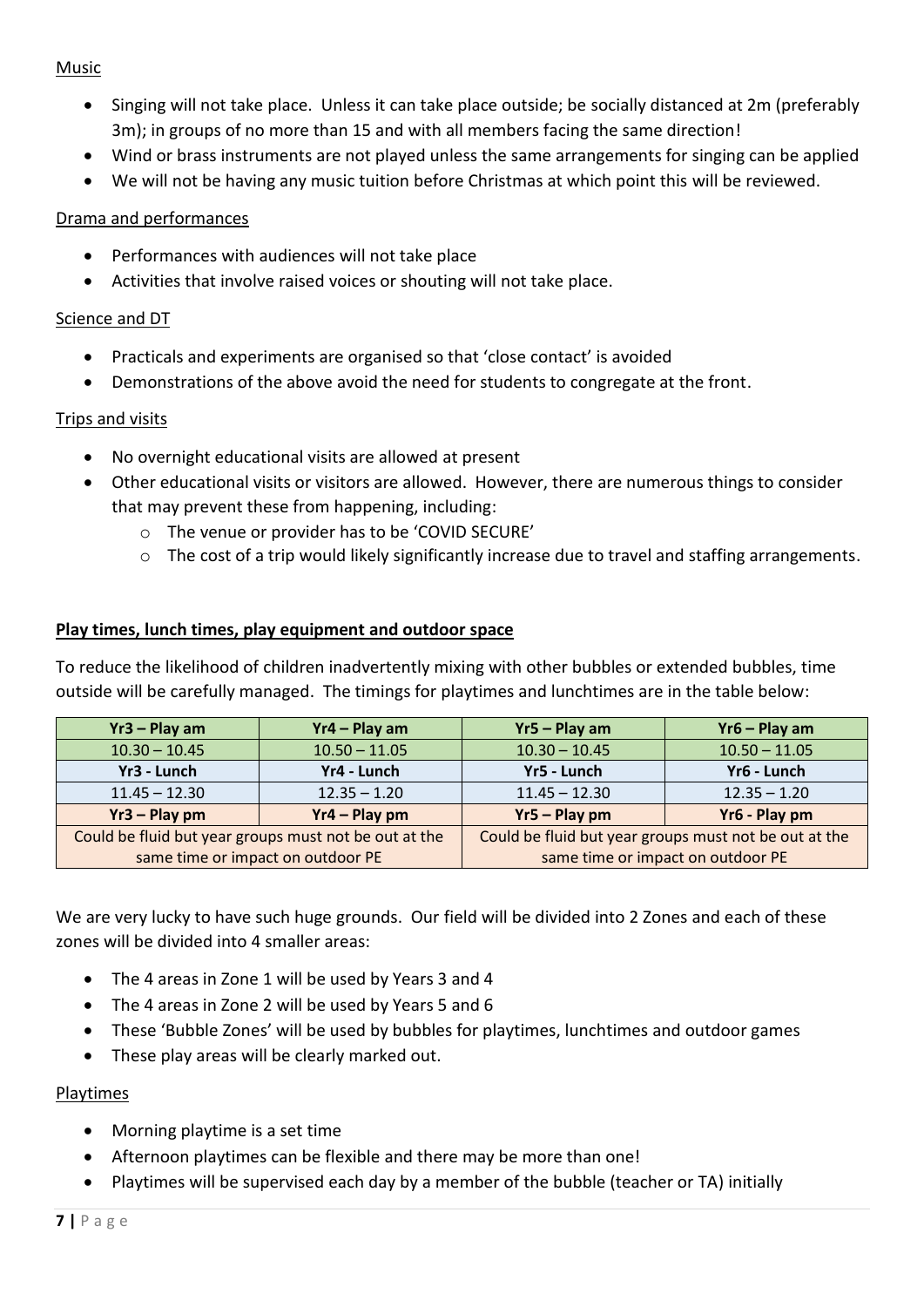- One class from both Year 3 and Year 4 will be allowed to use the trim-trail and tyres each day. There are extensive arrangements for supervising these areas on these days
- Each class will have their own small set of equipment to use during playtime and lunchtime
- Children will need two pairs of footwear in school; one for indoors and one for outdoors. The spare pair need to be brought in a plastic bag (slippers are not allowed!)

#### Lunchtimes

You will need to continue to order lunches electronically in the same way that you did before lockdown. New parents should have been given information on how to do this already.

As you can see from the table above, lunchtimes will be split into 2 sittings:

- Years 3 and 5 will be on first sitting
- Years 4 and 6 will be on second sitting.

This arrangement means MSAs and additional staff can work both sittings and there will be increased supervision.

All lunches will be eaten in the classroom. This includes hot dinners which will be delivered.

Lunchtime itself, will be split into two sessions:

- An outdoor play session
- An indoor eating session.

**Please note: We will be using the field for playtimes and lunchtimes as much as possible and unless bad weather means it is too dangerous to do so. This means a change of footwear is needed.**

#### **Toilets**

The procedures we have put in place for toileting during partial opening have worked very well, so many of these principles will remain the same in September. Procedures for toileting will be as follows:

- For the most part, each year group will have their own toilet block they use at all times
- Children will leave and return to their classroom using a one-way system
- Children must use hand sanitiser from stations positioned outside the toilets before entering
- Children can use designated toilets and sinks
- Children must wash their hands before leaving
- A maximum of three people are allowed in a toilet area at a time
- All toilet block entrance and exit doors will be propped open to avoid compromising hand hygiene.

We developed a system during partial opening that was very successful in ensuring safety was maintained during the above procedures.

#### **Handwashing**

NHS, Government and scientific guidance has been very clear about the fact that effective handwashing is crucial. Good hand hygiene is an integral element of our 'robust universal hygiene measures'. We will: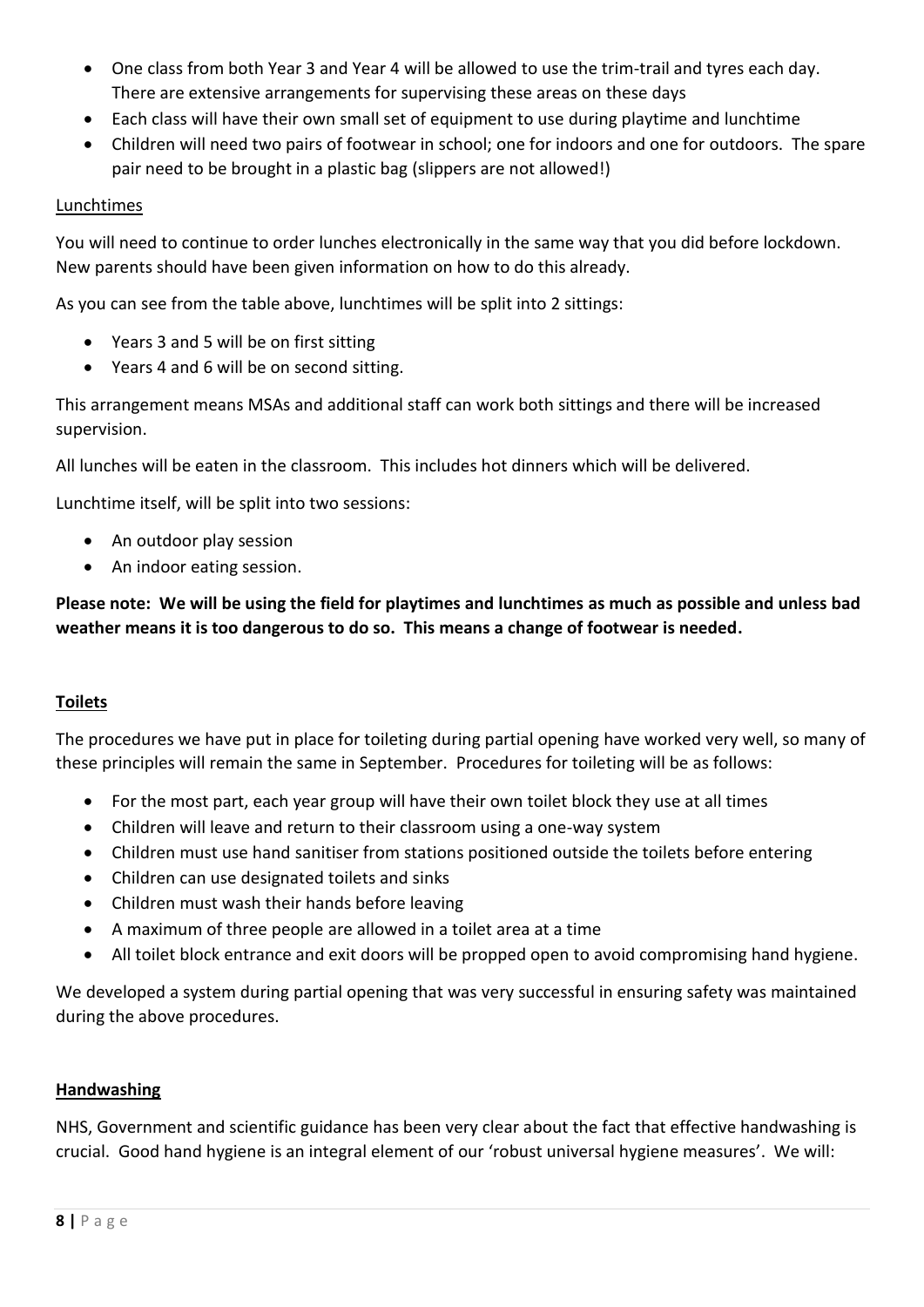- Teach children to wash their hands in line with guidance. This NHS link will be used with the children:<https://www.nhs.uk/live-well/healthy-body/best-way-to-wash-your-hands/>
- Explain that using hand sanitizer is no substitute for hand washing
- Ensure that children must wash their hands properly on at least the following occasions:
	- 1. On arrival in the classroom in the morning
	- 2. After returning from morning break (as children will have washed their hands in the morning and not touched others or shared equipment prior to morning break, there is only a need to sanitise before going out to break, even with a snack)
	- 3. After returning from outside session at lunchtime (children will have shared resources)
	- 4. Before and after eating their lunch (Ys 4 and 6 do not need to wash before as they will have washed their hands after returning from morning playtime and should not have touched others or shared equipment prior to lunch. They will continue to need to wash before and after going out for their play)
	- 5. After indoor and outdoor PE (sanitise **before** as equipment is often shared)
	- 6. After going to the toilet
	- 7. Before leaving at the end of the day (unless you have afternoon PE when hands will have already been washed)
	- 8. After sneezing/coughing into hands or using a tissue
- Provide paper towels rather than hand dryers to dry hands
- Avoid overcrowding or long queues for toilets by using classroom sinks where possible
- Advise children to avoid touching their eyes, nose or mouth if they have not recently washed their hands.

#### **Cleaning throughout the day**

Our cleaning team have a strict regime that means point 5 on page 3 is achieved.However, this system is in place at the end of the day and does not stretch to all areas such as cleaning of some curriculum resources. As a result, staff complete 'top up' cleaning during the day:

- All bubbles are provided with disinfectant spray and a clean cloth at the beginning of the day. They will also have anti-bacterial disinfectant surface wipes
- Staff clean surfaces when they feel a child has made it unsafe, for example by sneezing, coughing, eating at the table or if a pupil moves from one table to another
- Learning equipment such as laptops and tablets are cleaned prior to and after use
- Staff will develop effective procedures for cleaning things placed in 'Quarantine areas' or 'Pickingup' and 'Dropping-off' points
- Handheld and frequently touched sports and PE equipment will be routinely cleaned
- Touch points that are fixed to the premises will be cleaned frequently. Among other things, these include door and window handles, handrails and light switches.

#### **Behaviour**

The majority of our current behaviour policy will remain in place, but some changes will be needed to reflect the wider changes that have been made in school. Children will be made aware of how safety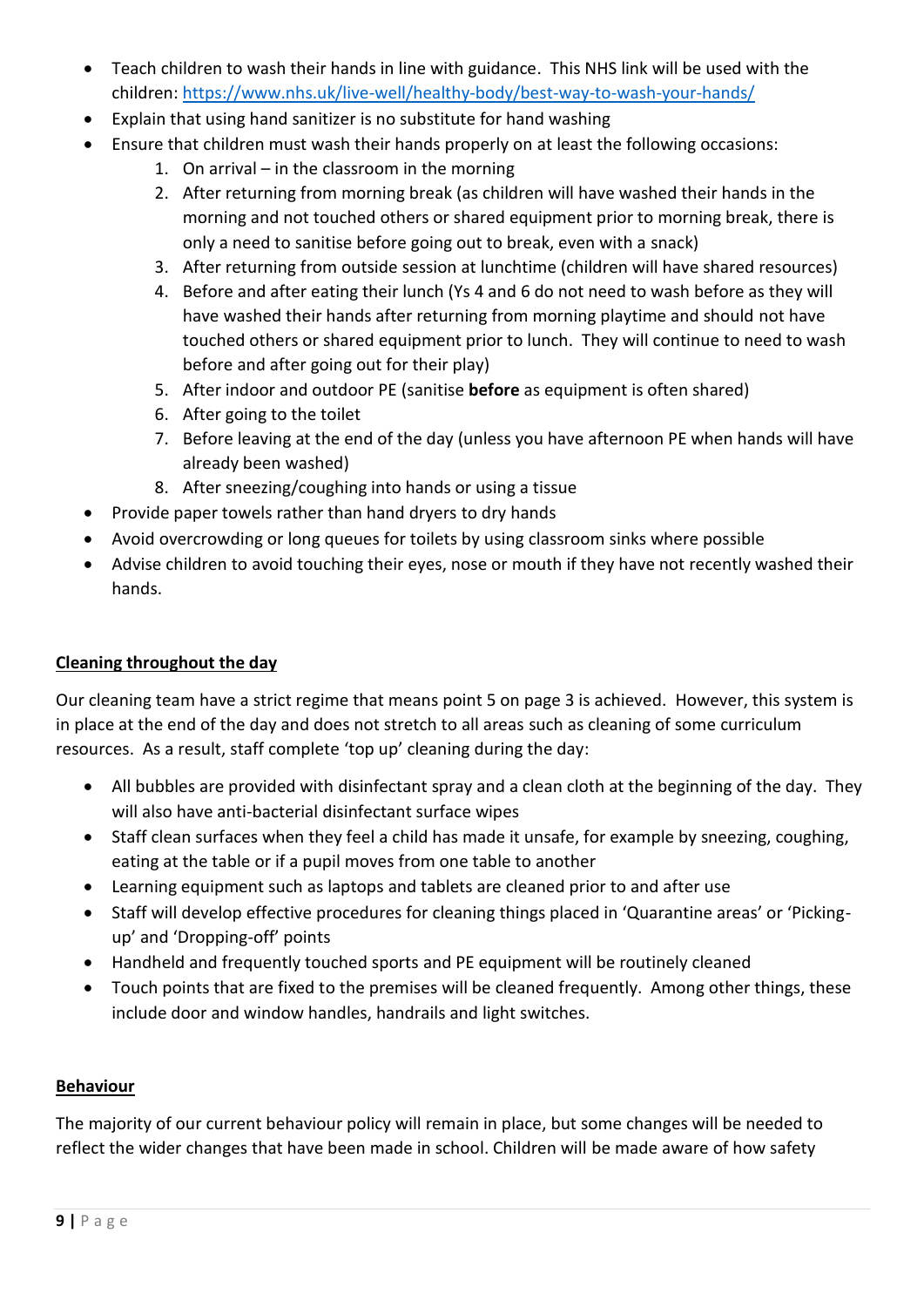measures we have put in place will have to be followed and that anyone deliberately and routinely breaking these, will be referred to the head teacher or deputy head teacher and parents will be informed.

However, we completely understand that circumstances are very different and children's inevitable uncertainty in these times will be taken into consideration. We recognise that now more than ever it is very important that we continue to form compassionate, caring relationships with pupils and ensure that their mental health needs are addressed fully.

Our 'Behaviour and Relationships' policy has been amended in the light of current procedures and is on the school website.

#### **Signs and Symptoms of COVID-19**

As mentioned in '*Drop-off and entering school',* anyone displaying any signs or symptoms of COVID-19 should be self-isolating at home. We will help children learn these signs and symptoms (if they do not know them already) so they understand anything COVID-19 related.

To help learn sign ands and symptoms we will use information from a range of sources. The three below are also really good ones to use at home:

- BBC: <https://www.bbc.co.uk/news/health-51048366>
- CBBC/Newsround: <https://www.bbc.co.uk/newsround#more-stories-2>
- NHS: [https://www.nhs.uk/conditions/coronavirus-covid-19/check-if-you-have-coronavirus](https://www.nhs.uk/conditions/coronavirus-covid-19/check-if-you-have-coronavirus-symptoms/)[symptoms/](https://www.nhs.uk/conditions/coronavirus-covid-19/check-if-you-have-coronavirus-symptoms/)

#### **How we can help to stop the spread of COVID-19**

Staying safe and reducing the risk of spreading COVID-19 will also be something we teach the children even if some of them know already. In school, we will be observing and advocating the following guidance:

- They should be encouraged to do all they can to avoid 'close contact' (definition at the bottom of page 3). This goes hand in hand with social distancing
- Wash hands with soap and water more regularly and do it for 20 seconds each time
- Use a tissue for coughs and sneezes and immediately bin it and kill it!
- If you don't have a tissue, use your sleeve by coughing or sneezing into the elbow
- Avoid touching your eyes, nose and mouth with your hands.

Reminding your children about this at home and before they return to school, would be a good idea. The following resources are really good:

- CBBC: <https://www.bbc.co.uk/newsround#more-stories-2>
- BBC:<https://www.bbc.co.uk/news/health-51711227>
- NHS: [https://www.nhs.uk/conditions/coronavirus-covid-19/staying-at-home-to-avoid-getting](https://www.nhs.uk/conditions/coronavirus-covid-19/staying-at-home-to-avoid-getting-coronavirus/staying-at-home-and-away-from-other-people/)[coronavirus/staying-at-home-and-away-from-other-people/](https://www.nhs.uk/conditions/coronavirus-covid-19/staying-at-home-to-avoid-getting-coronavirus/staying-at-home-and-away-from-other-people/)

Again, the 'Pupil Guide' can be used to support this.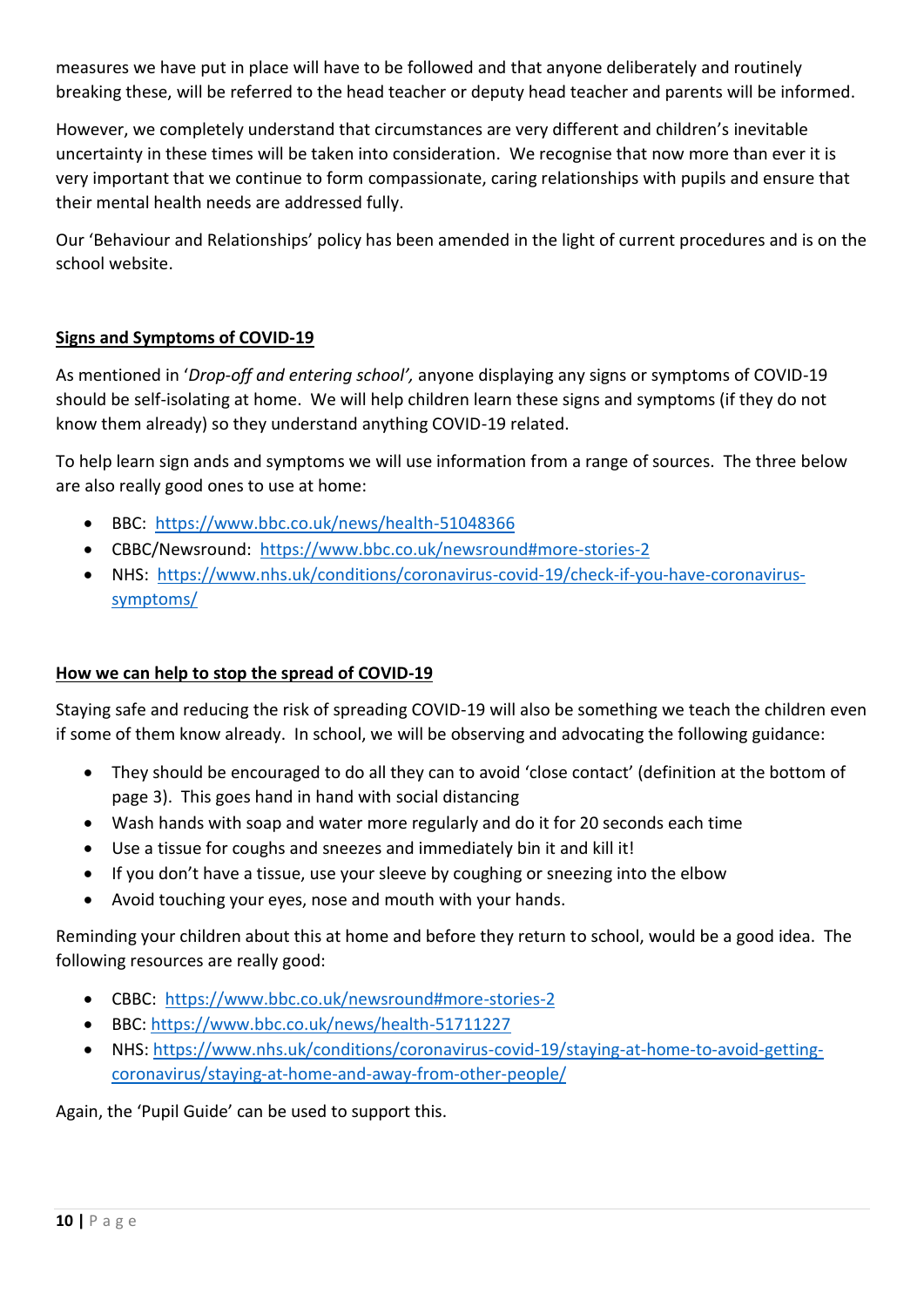#### **What we will do if someone is displaying symptoms of COVID-19**

We have put clear procedures and systems in place should any of your children display any signs or symptoms in school. Although this is extremely unlikely, should this happen, we will stay with your child away from other pupils until you are able to come and collect them.

It is vitally important that we have your **up to date contact details** and that we have a means of contacting someone who can come and collect your child at any time during the day.

If your child is in a bubble with someone who is tested positive for COVID-19, we will contact you directly. Please rest assured that we have clear guidance on what to do in these situations including signposting you or members of your family should you need it.

Do not listen to gossip regarding this, if you need to know something we will contact you directly!

#### **First Aid**

If your child requires first aid (not COVID-19 related), the following will apply:

- Unless visibly unwell or potentially seriously injured, your child will not be sent to a medical room
- Where possible and in order to maintain social distancing, staff will instruct an injured pupil about what to do for minor injuries in the classroom
- If a member of staff needs to administer first aid themselves where they will be in close proximity or touching the child, they will wear PPE must be worn: mask, visor, gloves and apron. We will explain the reasons for this to your child so they do not worry unduly
- The above point would take place at a medical station outside of the classroom.

#### **A 'staggered' end to the day**

Extended bubbles (year groups) will leave at different times at the end of the day in order to avoid congestion. The timings for these can be seen in 'A 'soft' start to the day' on page 4/5.

Be aware of the following:

- Observe social distancing if you are waiting for your child
- Wear a mask when on school grounds
- Staff will accompany the children as they leave the building at the end of the day in order to help ensure that social distancing is adhered to
- Please leave the grounds as soon as possible to help avoid congestion
- Year 3s are leaving earlier than other year groups at the start of term and will be 'handed over' to parents at the end of the day. This will also help avoid congestion
- All children will leave at the times stated. We will not be able to let children leave at the same time as siblings in other year groups as this is not logistically possible.

#### **Meetings and Contact**

Guidance still states that meetings between yourself and the school should take place by telephone or internet and this includes informal conversations we might normally have.